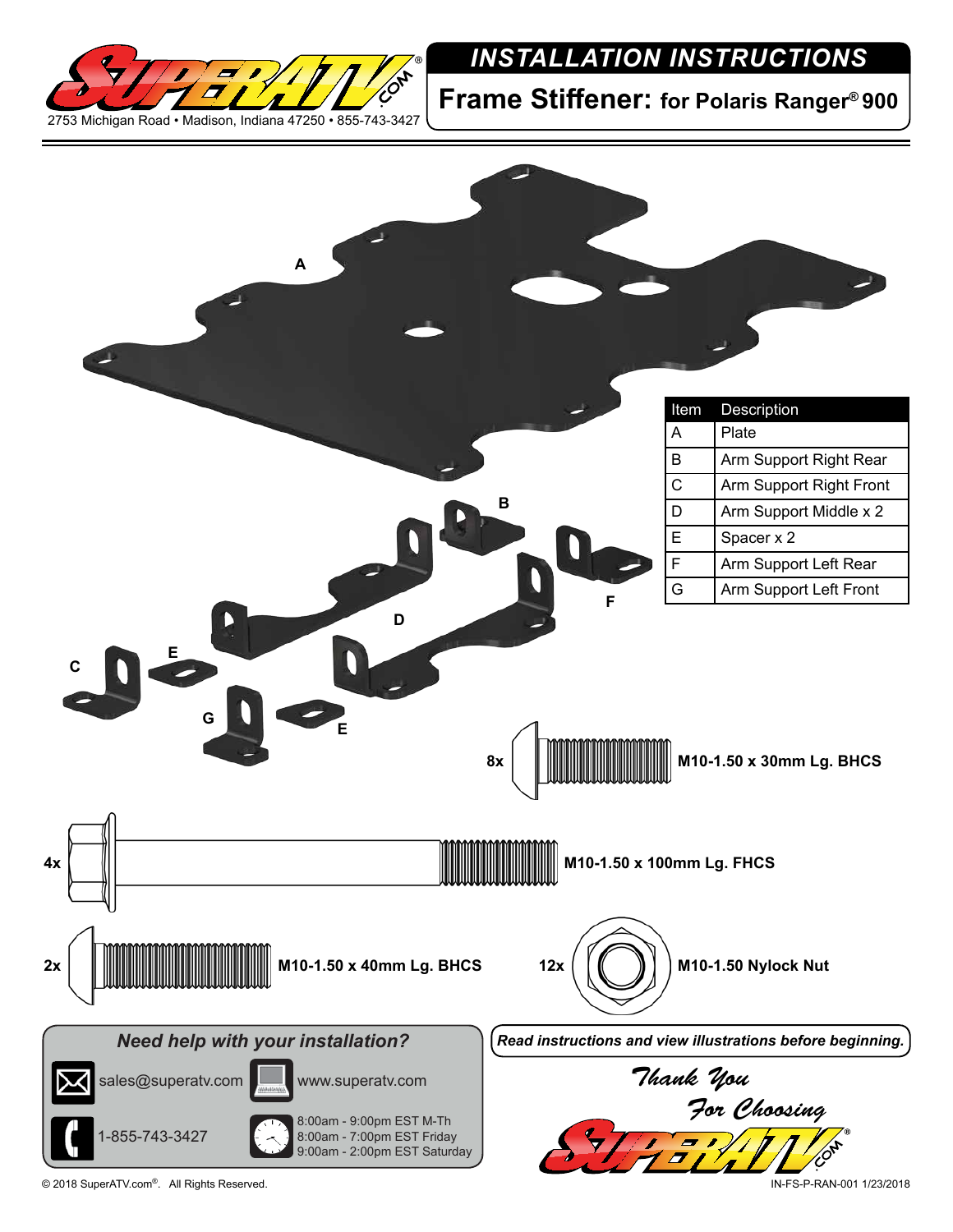## **Liability Statement**

SuperATV's<sup>®</sup> products are designed to best fit user's ATV/UTV under stock conditions. Adding, modifying, or fabricating any factory or aftermarket parts will void any warranty provided by SuperATV® and is not recommended. SuperATV's® products could interfere with other aftermarket accessories. If user has aftermarket products on machine, contact SuperATV<sup>®</sup> to verify that they will work together.

Although SuperATV® has thousands of satisfied customers, user should be aware that installing lift kits, long travel, or suspension kits, tires, etc. will change the ride of machine and may increase maintenance and part wear. Operating any off-road machine while, or after, consuming alcohol and/or drugs increases risk of bodily harm or death. No warranty or representation is made as to this product's ability to protect user from severe injury or death. SuperATV® urges operators and occupants to wear a helmet and appropriate riding gear at all times.

By purchasing and installing SuperATV® products, user agrees that should damages occur, SuperATV® will not be held responsible for loss of time, use, labor fees, replacement parts, or freight charges. SuperATV®, nor any 3rd party, will not be held responsible for any direct, indirect, incidental, special, or consequential damages that result from any product purchased from SuperATV®. The total liability of seller to user for all damages, losses, and causes of action, if any, shall not exceed the total purchase price paid for the product that gave rise to the claim.

SuperATV® will warranty only parts provided by SuperATV®. Any damage or problems with OEM housings, bearings, seals, or other manufacturers' products will not be covered by SuperATV®. SuperATV® parts and products are not warrantied if item was not installed properly, misused, or modified.

Installing, adding, modifying, or fabricating any factory or aftermarket product to your ATV/UTV may violate certain local, state, and federal laws. Be advised that laws vary depending on town, city, county, state, etc. Use of certain products on public streets, roads, or highways may be in violation law. The Buyer is solely and exclusively legally and personally responsible for any violation of the law by the installation or use of the product. You must abide by all local, state, and federal laws, including but not limited to vehicle safety, traffic laws, and ordinances. It is your responsibility to know the laws and how they apply to you.

The Buyer is responsible to fully understand the capability and limitations of his/her vehicle according to manufacturer specifications, warnings and instructions and agrees to hold SuperATV<sup>®</sup> harmless from any damage resulting from failure to adhere to such specifications, warnings and/ or instructions. The Buyer is also responsible to obey all applicable federal, state, and local laws and ordinances when operating his/her vehicle while using this product, and the Buyer agrees to hold SuperATV® harmless from any violation thereof.

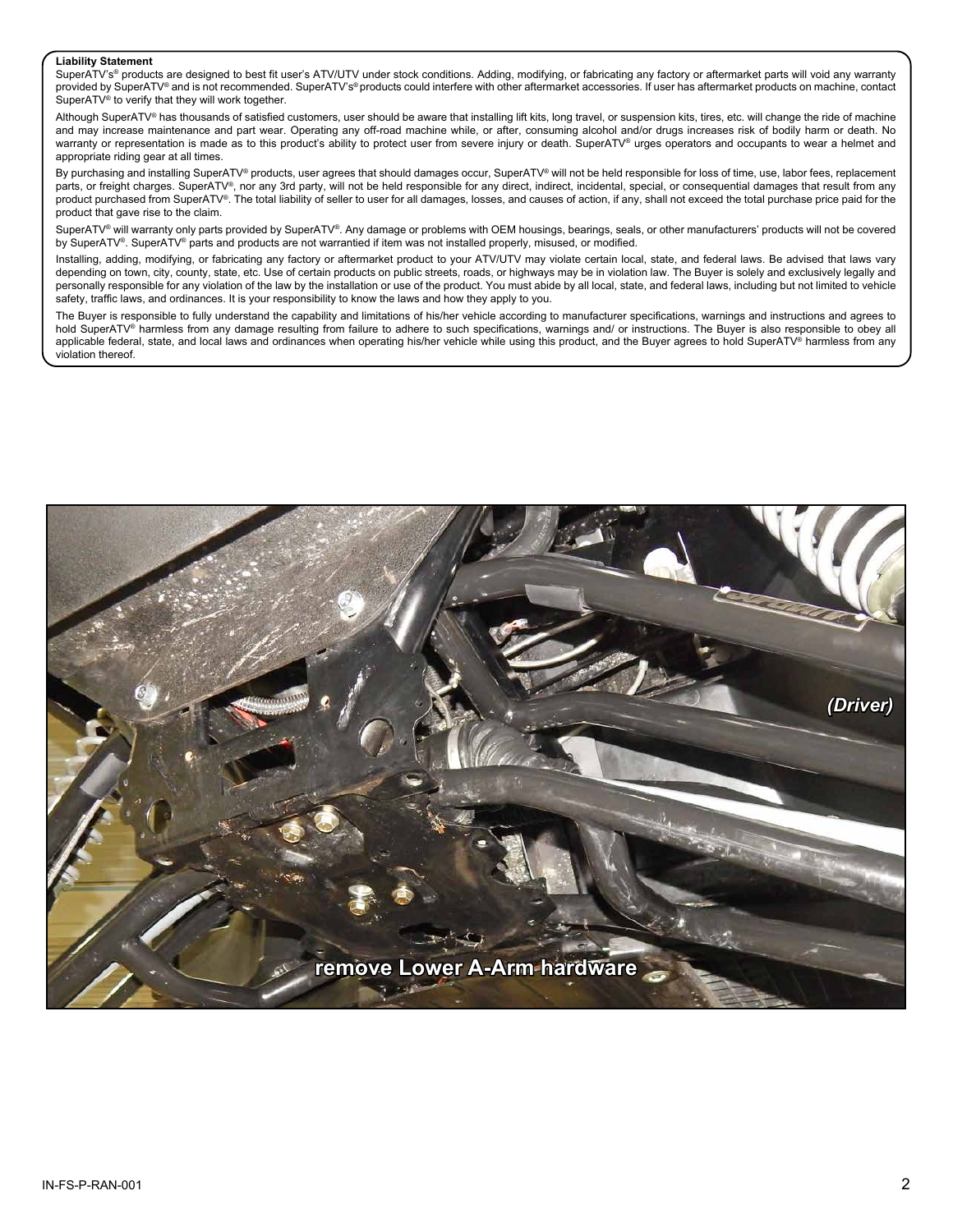- Install Arm Support Left Rear (F), Arm Support Middle (D), Arm Support Left Rear (G), and Spacer (E).



- Secure components with hardware shown. SuperATV recommends using thread locker on A-Arm nuts when installing.
- Repeat for opposite side.